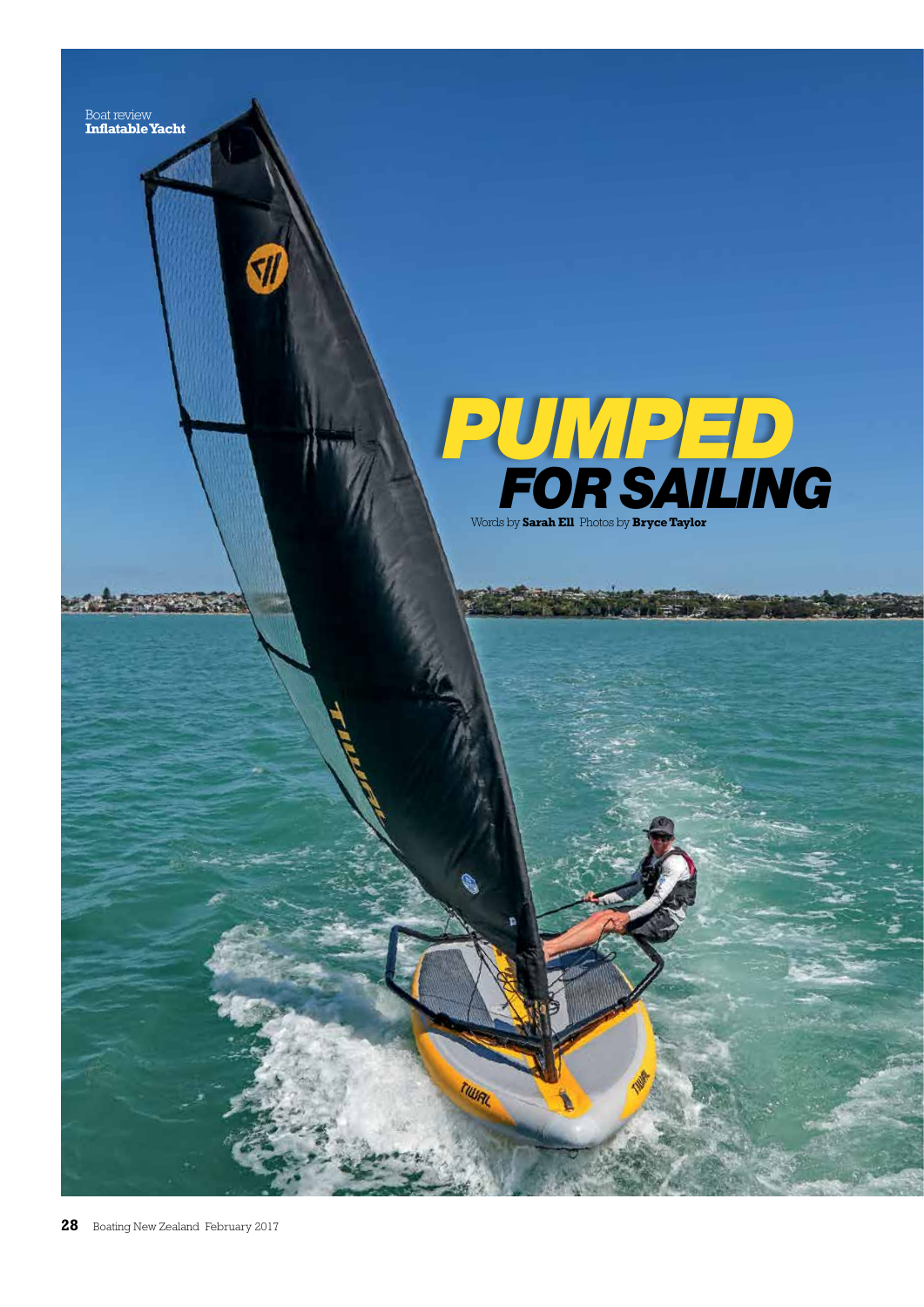

H enshaw, who represented New Zealand in the 470 at the Sydney Olympics in 2000, was on holiday in the south of France with her family when they spotted someone sailing an eye-catching yellow inflatable boat. Her father negotiated the use of one, and she gave it a try — and loved the experience so much she negotiated to become the Tiwal agent for New Zealand and Australia.

The bright-yellow-and-grey Tiwal is the invention of French sailor and industrial designer Marion Excoffon, who wanted to create an easily transportable dinghy which could be sailed single- or double-handed, and would not only be fun but also offer a decent level of performance. Other inflatable sailing dinghies in the market, such as the Dutch DinghyGo, look more like tenders with sails, while the Tiwal looks and performs more like a lightweight skiff.

Excoffon, it appears, sailed with her family when she was growing up, but when her father refused to let her take the boat out by herself, she decided to make her own. She worked with design firm Fritsch-Durisotti to create a prototype, which she showed to a number of major marine manufacturers. None were keen to take up the challenge so Excoffon went ahead on her own. More than 500 boats have now been built, and are sailing in more than 40 countries.

The name comes from the Old Breton word 'divall', meaning 'to protect', and emphasises the boat's safety. The inflatable hull provides a stable, comfortable platform for novices to have a go at sailing, while providing plenty of wet fun for the more experienced, especially when surfing along in waves. Yes, it can capsize – Henshaw has tipped it out once in windy conditions, and on the day of our photo shoot the camera-boat's wake caused an unfortunate cartwheel. But it pops back up easily, the water running quickly off the flat deck surface.

Another advantage of the inflatable hull means it easily can

You've probably heard of inflatable stand-up paddleboards, but an inflatable sailing dinghy? Former Olympian Melinda Henshaw is bringing to New Zealand a new French design which makes getting out for a sail quick, easy — and heaps of fun.

be stored on and sailed off another, larger boat. And while the manufacturers don't recommend dragging it over sand or rocks, it's certainly a bit more bump-friendly than a timber or glass dinghy.

The hull's made from a similar material to other small inflatable dinghies, a tough PVC with a UV protective layer, with the racks made from lightweight aluminium, and a carbon mast and foils. A lightweight rod – rather than a boom – is used for the foot of the sail, and it won't do too much damage to the heads of the unwary. An another advantage for those new to sailing. The rig can easily be shortened by using fewer tube pieces, to fit a smaller sail (5.2m<sup>2</sup>) for windier days or beginners (the larger sail is  $7m^2$ ).

"I've taken a lot of friends out to teach them how to sail, and I've got a friend who's taken her kids out," Henshaw says. "If it's over 18 knots and I'm sailing by myself — and I'm 58 kg — I use the smaller sail."

While the boat is primarily designed for fun, where there are sailors there will, of course, be racing. A fun-oriented (but for some participants deadly serious) regatta called the Tiwal's Cup has been sailed three times in France (check out 'Tiwal Cup' on YouTube for some fun footage), with the challenges including racing to assemble the boat.

#### **ASSEMBLY**

The Tiwal comes packed in just two bags weighing 50kg all up. It easily fits into a car boot and can be stored in the garage. One bag contains the hull – the other the aluminium tubes for assembling the rig and racks, the foils and the dacron/monofilm sail.

The marketing blurb says it can be assembled in just 20 minutes, and Henshaw nails that on the day of our test sail, at the same time as answering questions from interested onlookers. First, the two chambers of the hull are inflated in around two minutes, using a battery-powered electric pump (like blowing up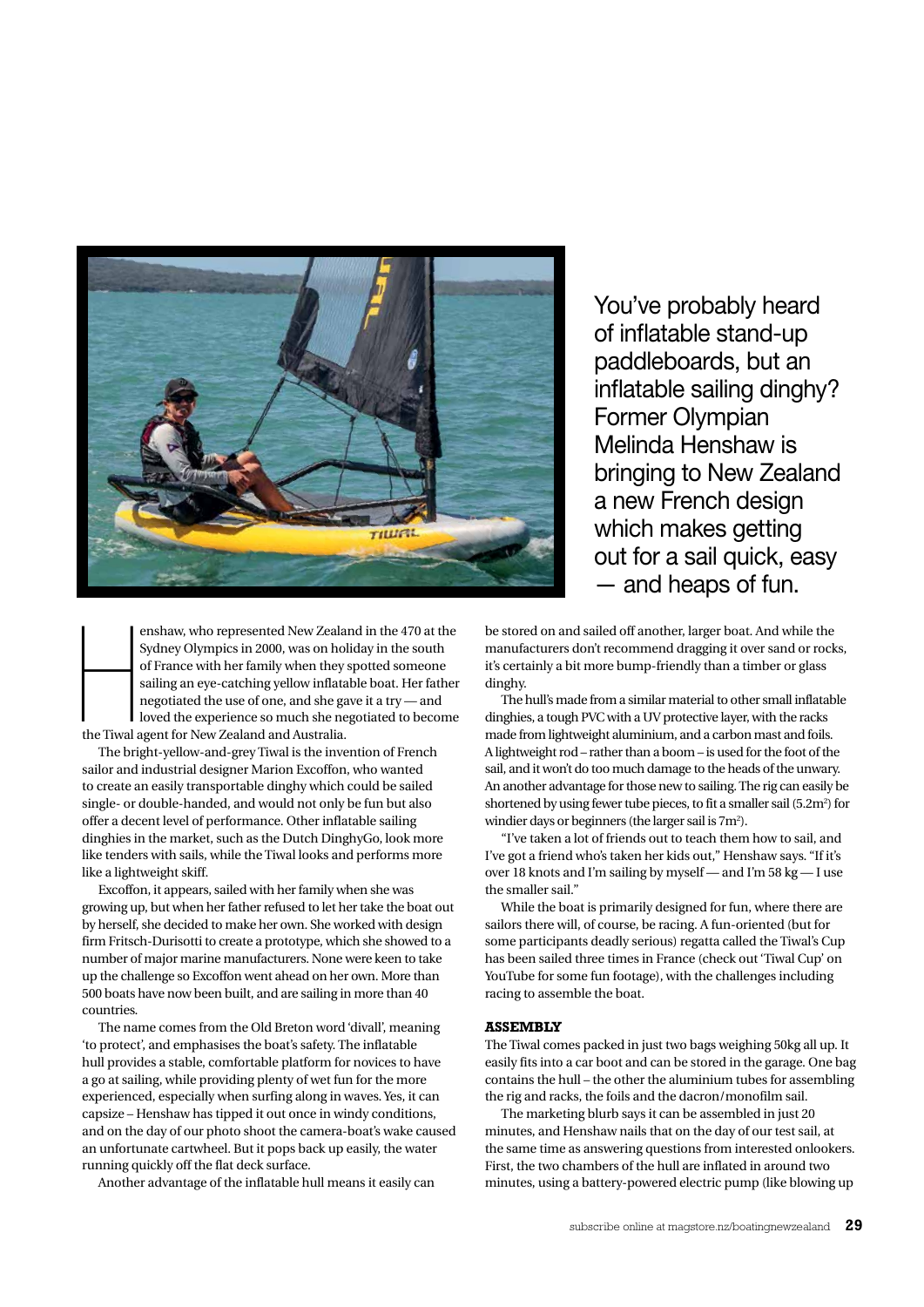

an airbed), after which the centrecase is inserted.

The rig and racks are clipped together and Velcro-strapped to the hull, the sail sleeved and mast stepped, the mainsheet and vang threaded. The chambers are then 'topped up' to sailing pressure and we're ready to go.

On the day of our test sail Auckland's usual wind seems to have abandoned us, but we head off from Kohimarama and pick up a breeze not far offshore. I take the helm and main and sheet on, heading out to sea, enjoying the light slap of the waves on the hull.

There's definitely an 'inflatable' aspect to the ride, with the buoyant hull providing a comfortable, springy ride and a sensation of 'bouncing' along the top of the water. The deck offers a soft seat, thanks to the air inside and the EVA foam non-skid pads.

The Tiwal responds well to a bear-away, seeming to enjoy picking up speed on a reach. The most fun is catching waves and having a bit of a surf, the wide hull and v-shaped underside planing easily and quickly. It tacks easily, points well and certainly doesn't feel like sailing an inflatable tender. Sadly there isn't enough breeze to get out on the racks, but they would provide a comfortable helming position, with your feet tucked under a central hiking strap.







Quick and easy to assemble, the Tiwal offers exhilarating sailing.

TIWRI

• Boat Building • Repairs • Alterations • Refits • Insurance Work • Cat 1 Inspections • Scaffold Hire

**• Braden Weber 021 223 9676 • Jeremy Tapp 027 226 2911 Office 09 428 1629 • www.webermarine.co.nz**